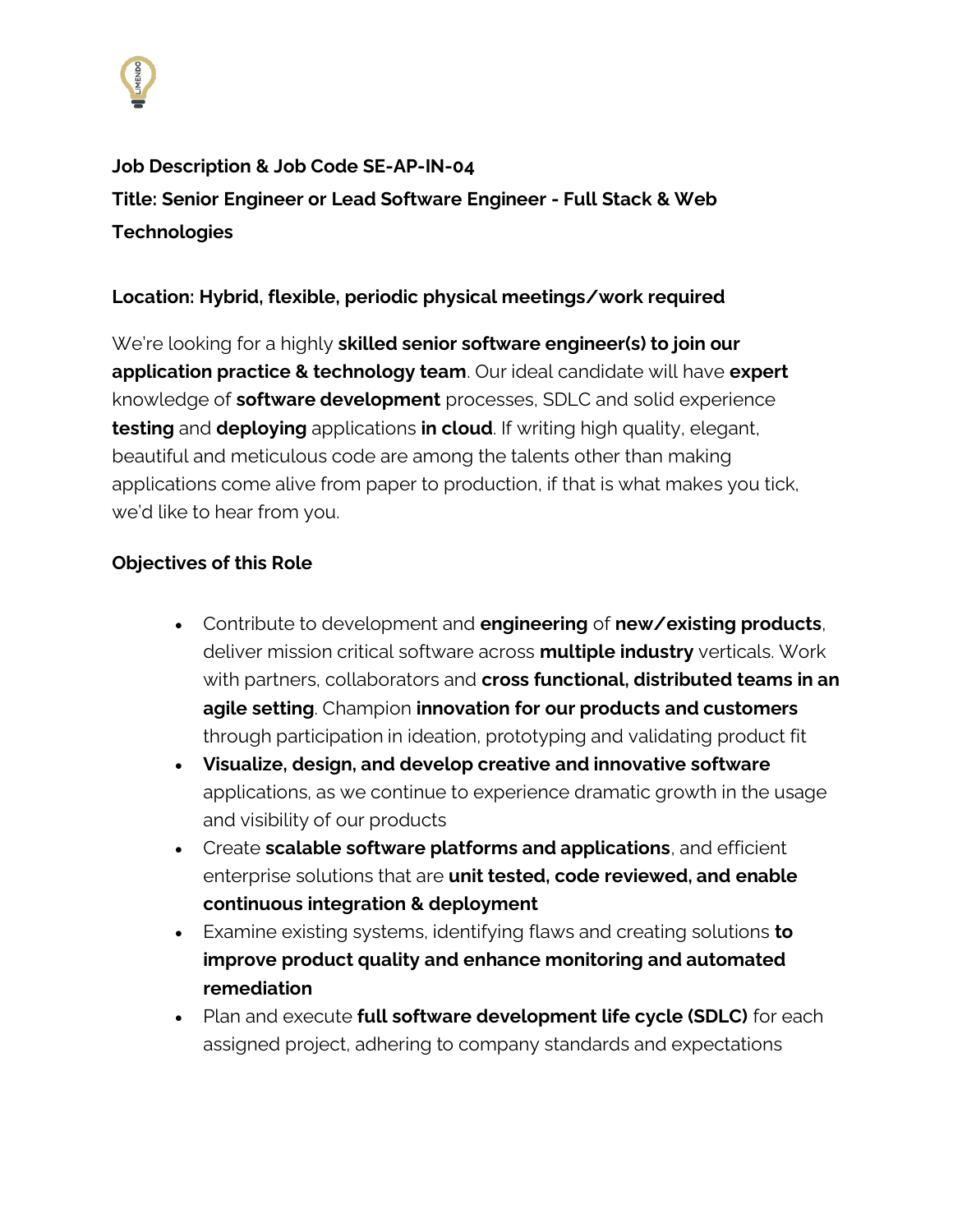

- Translate complex business requirements working with various stakeholders and **develop technical solutions and devise alternative solutions** to evaluate best option.
- Make **architectural decisions** from product/project point of view in alignment with business requirements, aspirations and demonstrate proactiveness to manage risks. e.g., technical stack, design patterns, code reviews and evangelize s/w best practices
- **Demonstrate leadership and subject matter expertise**, lead team members coming from diverse backgrounds, experience and skills to effectively collaborate, learn, grow together & contribute to create an environment that reflects **Limendo** values and culture

## **Daily and Monthly Responsibilities**

- Design and **build tools and frameworks** to support product development, **ensure quality** standards, deployment, management and monitoring of the company's services and products. Delegate responsibly, be familiar with work break down and user stories.
- **Plan and scale distributed software and applications**, applying relevant, synchronous and asynchronous design patterns, write code, and deliver in accordance with scope, urgency and quality and challenge assumptions where necessary
- **Collaborate with global team, producing contributing to project work plans and evaluating feasibility of project, estimating work effort**, while leveraging global **technology stack** and making localized improvements
- Track, **document** where essential, and **maintain software** & system functionality—both internally and externally, leveraging opportunities to **improve engineering productivity**
- Give a high level of attention to free of faulty programming, **keep developers** proactively informed without compromising site reliability
- Work with project/product managers and user experience designers to **influence the strategy for the next wave of product roadmap features** and system capabilities, identifying the best way to deliver agreed plans.